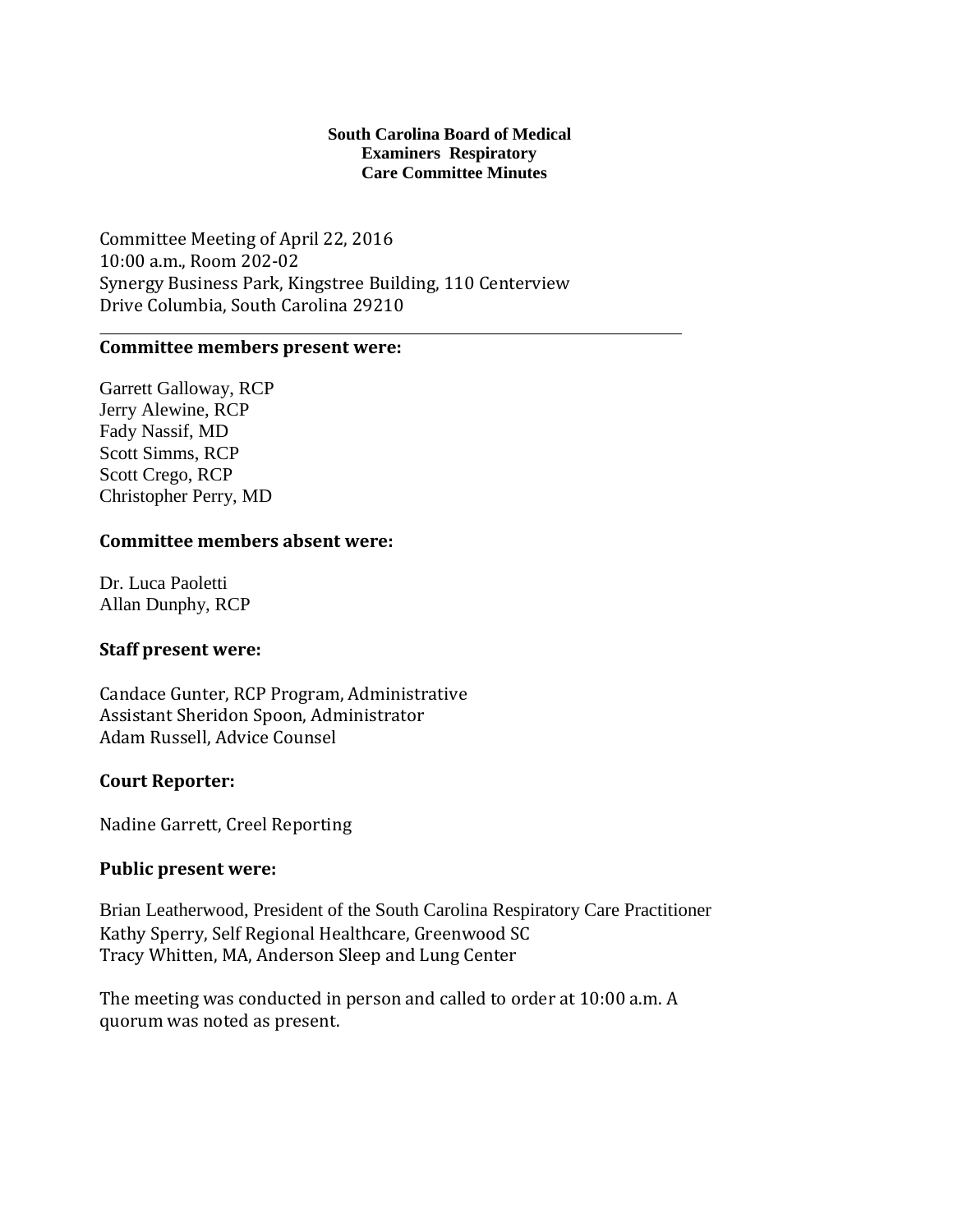- 1. Meeting Agenda approved. Minutes from the January 15, 2016 Committee meeting were approved, asamended.
- 2. Discussions held:

(A) Respiratory Therapist Education, Position Statement on Continuing Ed., American Association for Respiratory Care.

This position statement was reviewed, discussed and received as information by the committee.

(B) Coram Continuing Education. Request from Kathleen Burgess, Clinical/Education Coordinator, Bon Secours St. Francis Health Systemto

implement free contact hours provided for Respiratory Care Practitioners online but are approved from other healthcare professionals be considered and approved as CME credit hours. Mr. Garrett Galloway noted that this course is not sponsored by or on the list of approved organizations. Mr. Alewine advised after reviewing the modules, not all apply to Respiratory Care. After discussion, the committee determined that only continuing education sponsored by an organization listed in Regulation 81-202 would be considered for approval. Mr. Crego moved therefore that the request to be denied. Second by Mr. Alewine. Motion carried.

(C) American College of Surgeons Continuing Education DavidDunlap, Critical Care Supervisor, Palmetto Health made a request for the committee to consider adding American College of Surgeons to the list of approved Respiratory Care Practitioner Continuing Education Programs. Mr. Galloway noted that some of the curriculum may not be applicable to respiratory care. Motion made by to deny the request by Mr. Crego, second by Mr. Simms. Motion carried.

(D) Exemption Process and Policy, 40-47-530, Regulation 81-203, Advisory Opinions (2). Tracy Whitten, MA, Anderson Sleep andLung Center.

Ms. Whitten is a Medical Assistant. Ms. Whitten has been with the Anderson Sleep and Lung Center for almost 10 years and has worked with pulmonary and sleep medicine since 1997. Ms. Whitten has received training from the Respiratory Therapists and Sleep Technicians in the center and has the ability to set pressures, do cleanings and mask fittings, and conduct patient awareness. She has taken continuing education courses on CPAP, Mask Fittings and Titration. Compliance monitoring is performed daily. Dr. Gowdhami Mohan is present at the office. BCBS and Tri-Care is the only insurance accepted at the center. Mr. Alewine questioned the setting of machines, where Ms. Whitten states this is done by Sleep Technicians or Dr. Mohan. Dr. Perry also questioned the administration of CPAP and BiPAP and whether the center is a DME Provider. The center provides DME equipment under the guidance of Dr. Mohan and the lab is accredited. Mr. Galloway explained the course required for the exemption. Mr. Galloway explained to Ms. Whitten that providing pressure is within the scope of a Respiratory Care Practitioner. Ms. Whitten states she understands and that there must be an order from a physician to change the pressure and that no one in her office changes pressures without a physician order. The committee reiterated that the Sleep Medicine Policy, Section F: Unlicensed Healthcare Individuals specifically states "*Unlicensed health care individuals (i.e.; CNA, MA, etc.) are not eligible to apply for or receive a PAP titration exemption since they do not meet the licensing or credentialing requirements as outlined in the SC Respiratory Care Practice Act and may not perform PAP titration under any circumstances*." Mr. Alewine made the motion to deny the exemption request. Mr. Simms seconded. Motion carries.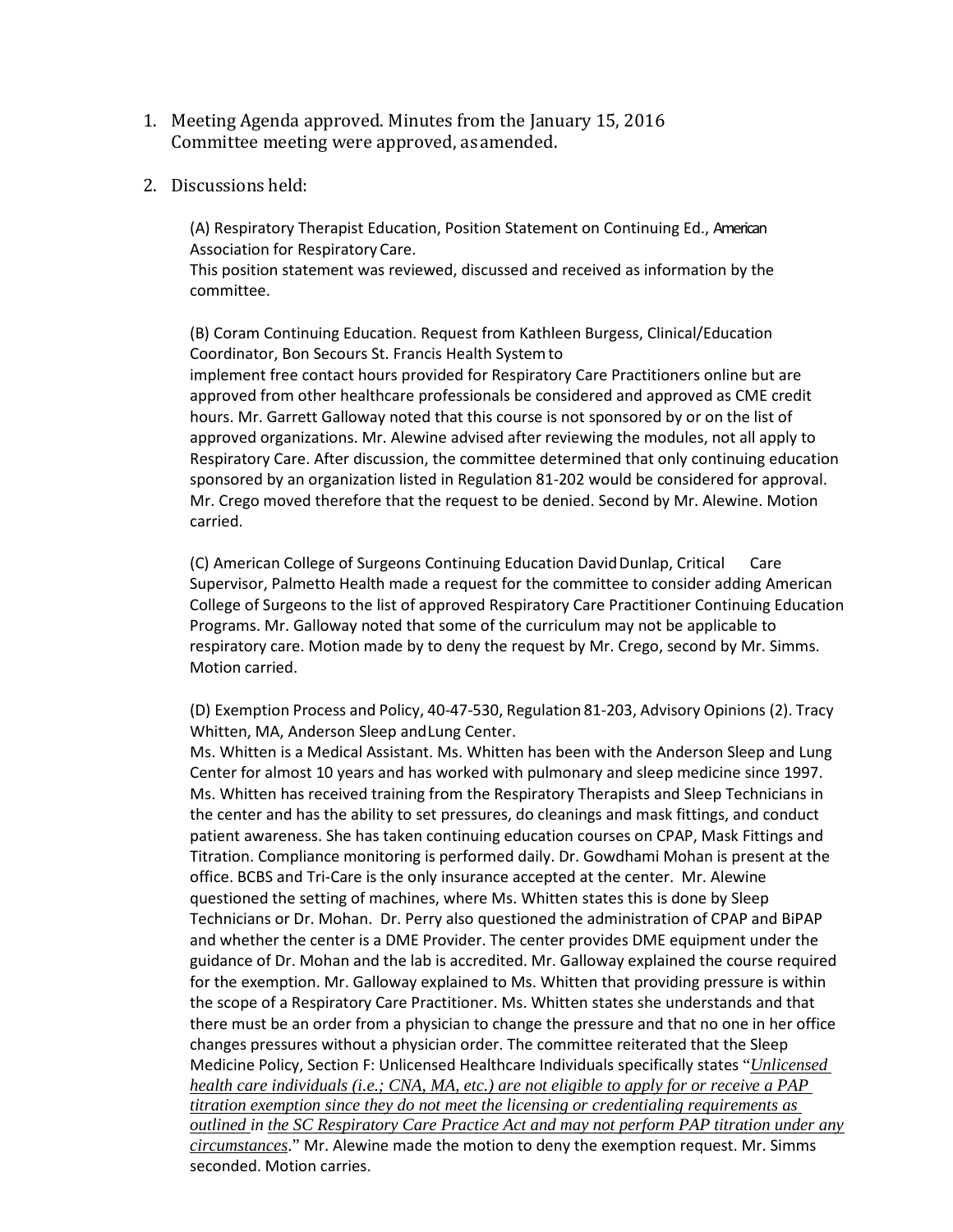(E) May an RCP administer *LEXISCAN* stress tests? Kathy Sperry,Self Regional, Greenwood SC Ms. Sperry asked whether an RCP may administer Lexiscan.

With proper training and supervision, Respiratory Care Practitioners can administer controlled substances, run ECHMO (Extracorporeal Membrane Oxygenation) machines, and perform arterial line insertions among other procedures. Mr. Galloway stated it is appropriate for a Respiratory Care Practitioner to provide care within this setting so long as there is ACLS certification. Mr. Galloway's concern is if there is something in the practice act that would prevent an RCP from performing this procedure. Mr. Galloway proposed a motion as follows *"A Respiratory Care Practitioner may perform Cardiac Stress Tests as long as the hospital/facility is willing to train, certify, supervise, and provide medical direction for and establish proper policy and procedure and for the Respiratory Care Practitioner's performance of the procedure to include ACLS certification"*. Mr. Galloway questions as to why the Controlled substance and Echmo policies were carved out (Sheridon Spoon will review).

Motion by Dr. Perry. Seconded by Mr. Simms. Motion carries.

Sheridon Spoon, Administrator noted that the board will meet May 2-3 to review and approve the motion at that time and extended the invitation to the committee to attend.

(F) (1) Prior to delivering a BiPAP/CPAP to a patient's home, is theHME allowed to pre-set the pressures, under the guidance of a licensed Respiratory Therapist and in accordance with the physician's prescription? (2) Is remote programming allowed? (3) Is it permissible for a licensed Respiratory Therapist to instruct a non-licensed individual telephonically on how to set these pressures, contingent upon afollow-up visit by the licensed Respiratory Therapist?

The committee noted that the primary purpose of the board and the committee is to protect the public. After discussion, the committee determined

(1) It is the recommendation of the Respiratory Care Committee that it is not appropriate for CPAP or BiPAP to be preset before being delivered to the patient's home even under the guidance of a licensed Respiratory Care Therapist and even in accordance with a physician's order. Motion was made to accept by Mr. Alewine. All infavor. Motion carried.

(2) It is the recommendation of the Respiratory Care Committee that remote programming by a Non-Respiratory Care Practitioner is not appropriate. Motion to accept by Mr. Simms. All in favor.Motion carried.

(3) It is the recommendation of the Respiratory Care Committee that it is not permissible for a licensed Respiratory Care Practitioner to instruct an unlicensed individual telephonically on how to set pressures even contingent upon a follow up by a licensed Respiratory Therapist. Motion to accept by Dr. Perry. Seconded by Mr. Simms. All in favor. Motion carried.

(4)It was also the recommendation of the committee that remote programming should be allowed if done by a Respiratory Care Practitioner and/or Physician with a valid order from that Physician. Motion to accept by Dr. Perry. Seconded by Mr. Simms. Motion carried.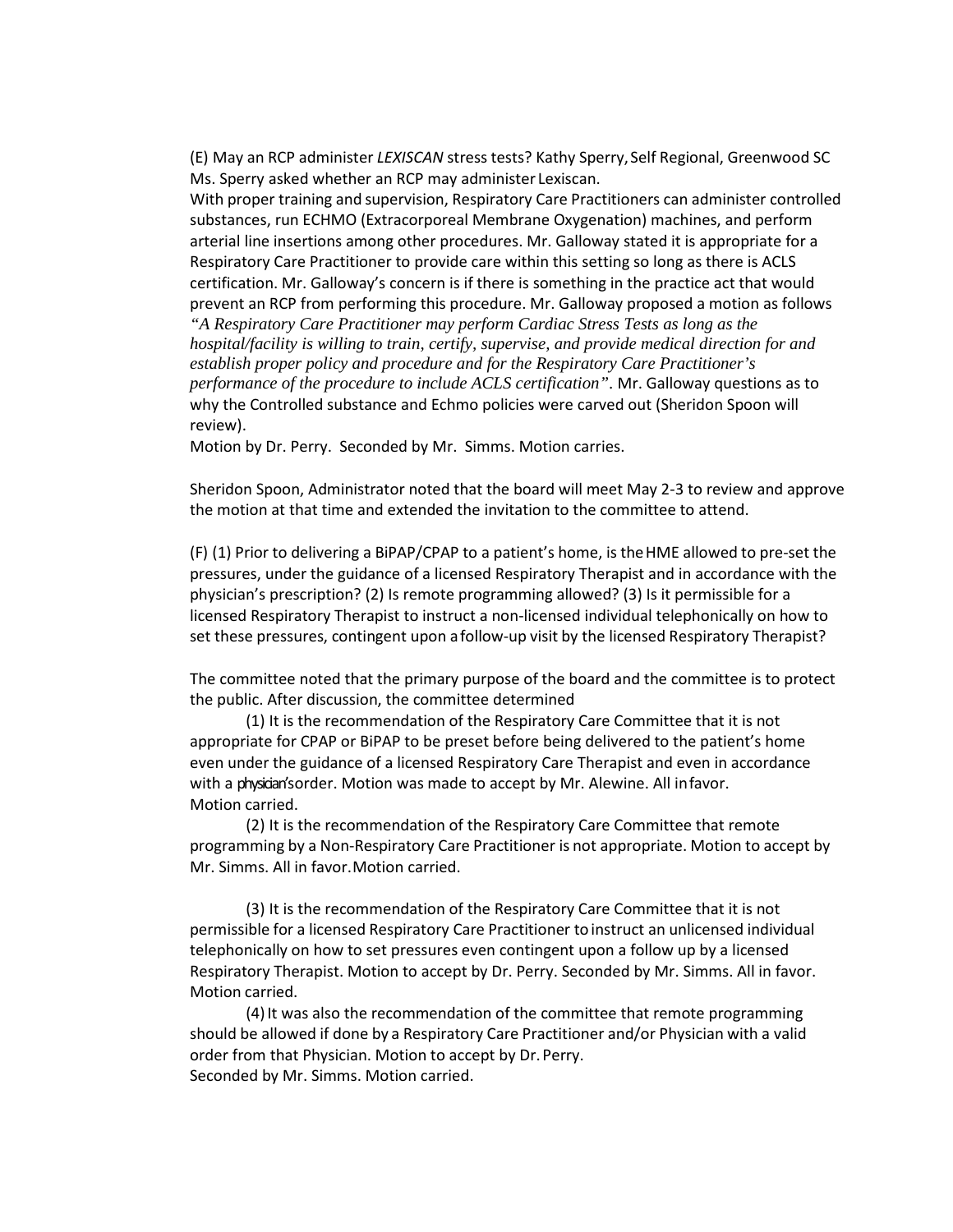# 3. Review and approval of applicants with "**YES**"answers

# 4. Approval of temporary to permanentlicenses

| <b>Name</b>                       | <b>Credential</b><br><b>Number</b> | <b>Expiration</b><br><b>Date</b> | City                   | <b>State</b> |
|-----------------------------------|------------------------------------|----------------------------------|------------------------|--------------|
| Jean Genel Aristhil               | RCP.5734                           | 5/31/2016                        | <b>COLUMBIA</b>        | SC           |
| <b>Ethel Danielle Bakazan</b>     | <b>RCP.5728</b>                    | 5/31/2016                        | <b>Dillon</b>          | <b>SC</b>    |
| Rebecca Christine Billet          | RCP.5802                           | 5/31/2016                        | Asheville              | <b>NC</b>    |
| Ebony Nicole Booker               | RCP.5813                           | 5/31/2016                        | Thomson                | GA           |
| <b>STEVEN BOUFFARD</b>            | <b>RCP.5809</b>                    | 5/31/2016                        | <b>LAKE MARY</b>       | <b>FL</b>    |
| Tasha Michelle Brantley           | RCP.5707                           | 5/31/2016                        | Florence               | SC           |
| Kelly M Burrow                    | RCP.5808                           | 5/31/2016                        | Mt Gilead              | NC           |
| <b>Catherine Broderson Chamis</b> | <b>RCP.5805</b>                    | 5/31/2016                        | <b>Charlotte</b>       | <b>NC</b>    |
| Anna Marlene Cockrum              | RCP.5733                           | 5/31/2016                        | West COLUMBIA          | <b>SC</b>    |
| Tonnie Lenor Coleman              | RCP.5791                           | 5/31/2016                        | Cuthbert               | GA           |
| <b>JULIE D CULBERTSON</b>         | RCP.5705                           | 5/31/2016                        | <b>NEWBERRY</b>        | SC           |
| <b>CARMITA ADRIA EDISON</b>       | <b>RCP.5799</b>                    | 5/31/2016                        | <b>CHARLOTTE</b>       | <b>NC</b>    |
| <b>Stephanie Derrick Frost</b>    | <b>RCP.5735</b>                    | 5/31/2016                        | <b>West Columbia</b>   | SC           |
| Lesley Griffin Gleave             | RCP.5795                           | 5/31/2016                        | <b>LEXINGTON</b>       | SC           |
| Therese M Griffin                 | RCP.5811                           | 5/31/2016                        | <b>Matthews</b>        | NC           |
| <b>SKYLAR MARIE HARRIS</b>        | RCP.5803                           | 5/31/2016                        | <b>MYRTLE BEACH</b>    | SC           |
| Tanea Shamika Clark Heyward       | RCP.5714                           | 5/31/2016                        | Marion                 | SC           |
| <b>BOBBIE GAIL JONES</b>          | RCP.5812                           | 5/31/2016                        | <b>PEMBROKE</b>        | NC           |
| Janelle Brown Leach               | RCP.5748                           | 5/31/2016                        | Columbia               | SC           |
| Jessica Marie Levi                | RCP.5665                           | 5/31/2016                        | <b>EASLEY</b>          | SC           |
| Niccole Marie Limbach             | RCP.5814                           | 5/31/2016                        | Kansas City            | <b>MO</b>    |
| Autumn Frances Lindler            | RCP.5762                           | 5/31/2016                        | Newberry               | SC           |
| Shanda Terry Martin               | RCP.5690                           | 5/31/2016                        | Edgefield              | SC           |
| NIKOLAY PAVLOVICH MASALYKA        | <b>RCP.5801</b>                    | 5/31/2016                        | <b>BOILING SPRINGS</b> | SC           |
| <b>Brittany Michelle Mendoza</b>  | RCP.5807                           | 5/31/2016                        | Ellenboro              | <b>NC</b>    |
| Racquel D. Morrow                 | RCP.4259                           | 5/31/2016                        | <b>TAYLORS</b>         | SC           |
| Jennifer Reneice Moss             | <b>RCP.5797</b>                    | 5/31/2016                        | Spartanburg            | SC           |
| <b>Brandon Jerod Murchison</b>    | <b>RCP.5815</b>                    | 5/31/2016                        | <b>Columbus</b>        | GA           |
| Kelly V Olin                      | RCP.5680                           | 5/31/2016                        | W Union                | SC           |
| <b>SUZANNE MICHELE PIERCE</b>     | <b>RCP.5804</b>                    | 5/31/2016                        | <b>CONCORD</b>         | <b>NC</b>    |
| CASSANDRA DELAINE ROBINSON        | RCP.5810                           | 5/31/2016                        | <b>INDIAN TRAIL</b>    | <b>NC</b>    |
| Patricia Lee Shaver               | RCP.5721                           | 5/31/2016                        | Laurens                | SC           |